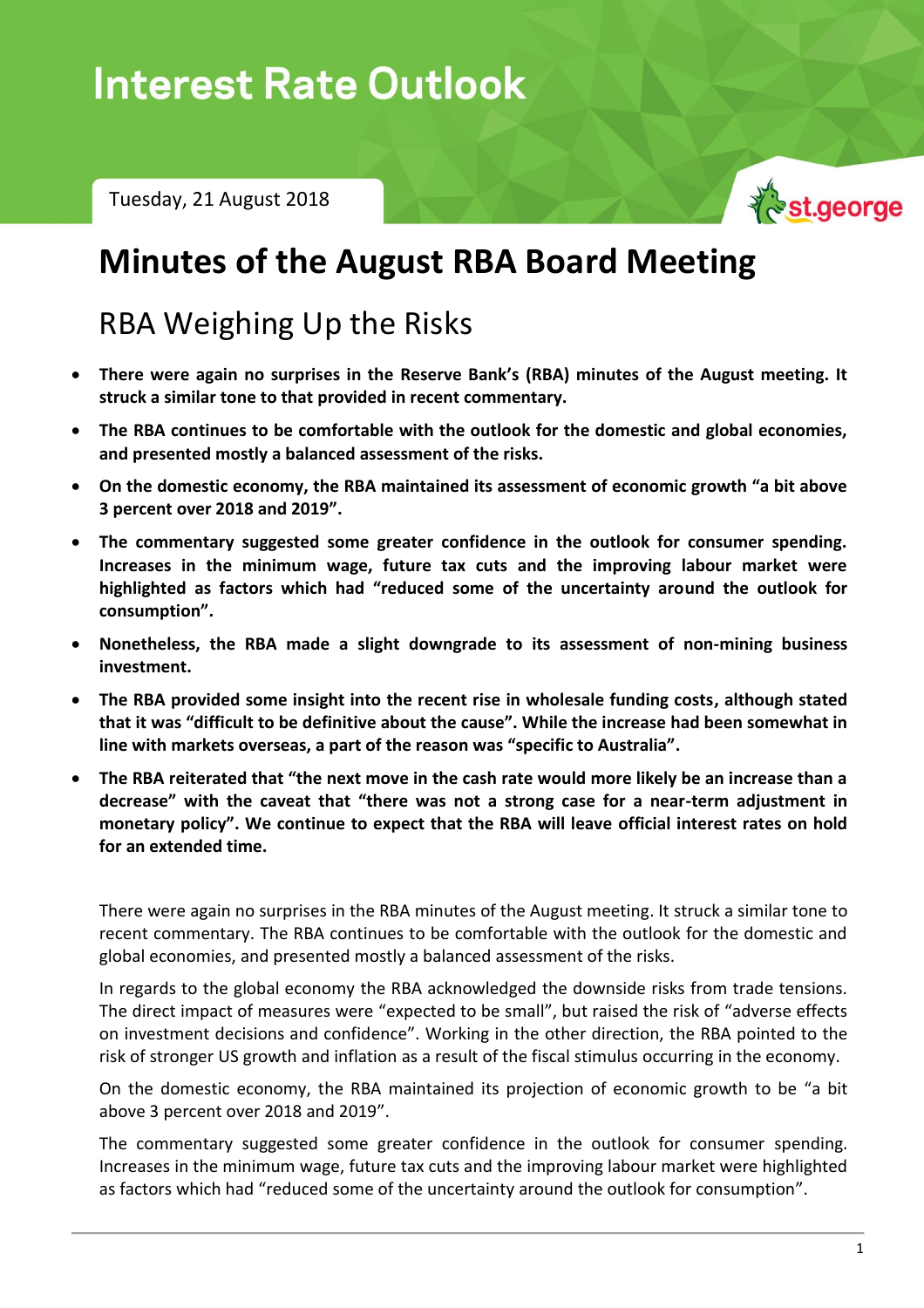Nonetheless, the RBA made a slight downgrade to its assessment of non-mining business investment, which was "expected to continue to grow over the forecast period, but at a more moderate pace than over the previous year". The RBA gave a further acknowledgement that the mining investment downturn was about to end soon – "mining investment was still expected to trough in coming quarters, but beyond that was expected to increase moderately as companies invested to sustain production".

The RBA provided some insight into the recent rise in wholesale funding costs, although stated that it was "difficult to be definitive about the cause". While the increase had been somewhat in line markets overseas, a part of the reason was "specific to Australia" particularly in reference to a spike in rates towards the end of June. The RBA suggested that there was less liquidity in money markets due to regulatory requirements by banks, which meant interest rates were likely to move more in changes to supply and demand. The RBA also singled out portfolio reallocation behind the increase in the bank bill swap rate. Since early July, bank-bill swap rates have eased around 16 basis points from their peak. However, given that reduced liquidity is likely to be ongoing it would suggest that the wholesale funding costs could be prone to further spikes.

### **Implications for Monetary Policy**

On monetary policy, there was no change to the assessment "members continued to agree that the next move in the cash rate would more likely be an increase than a decrease". However, the RBA maintains that "there was no strong case for a near-term adjustment in monetary policy".

We remain comfortable in expecting the RBA will unlikely raise interest rates for some time.

**Janu Chan, Senior Economist** Ph: 02-8253-0898